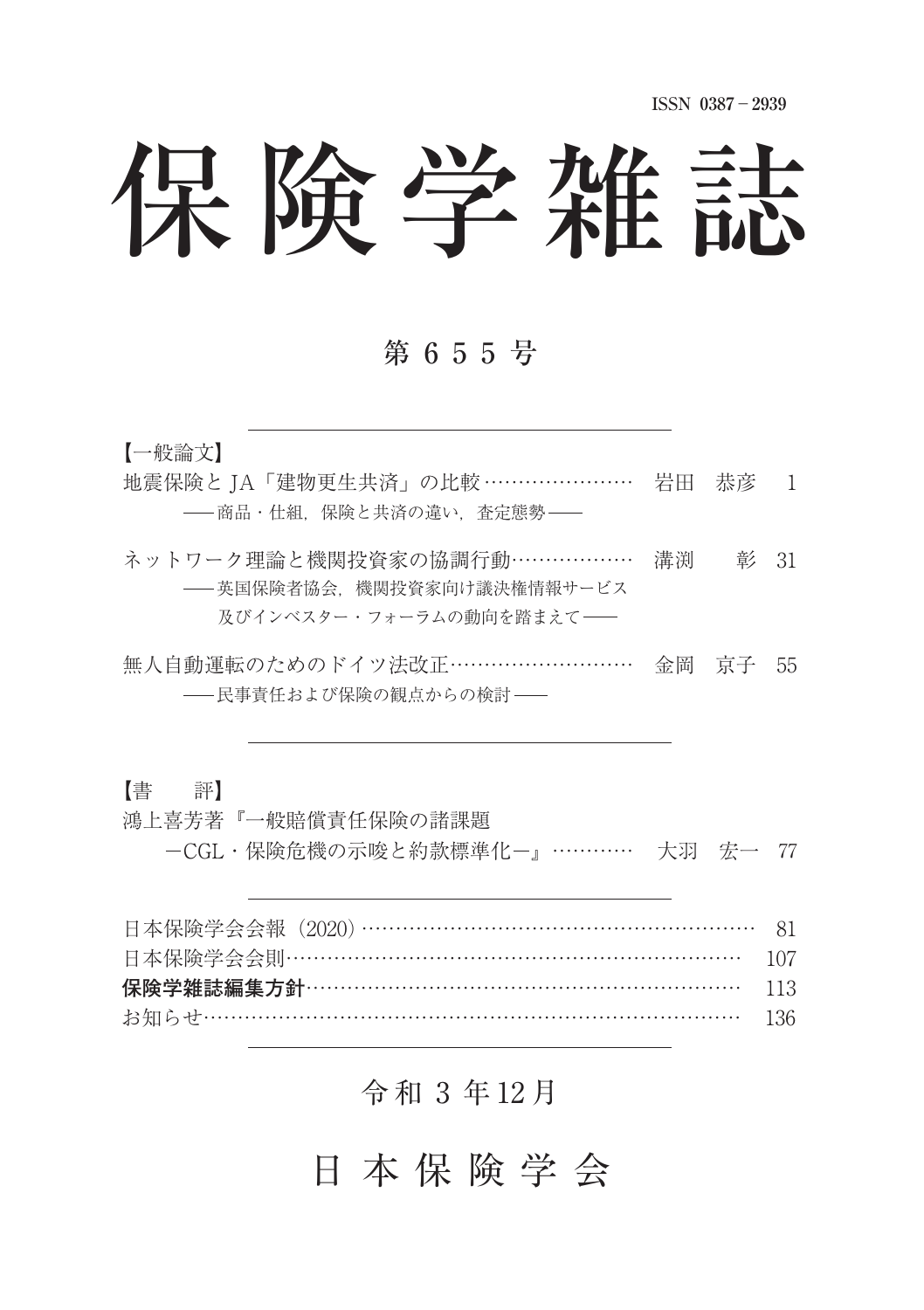|                                                                        | 保                       | 険 学 雑                  |   | 誌                                                                              |                                 |                                 |
|------------------------------------------------------------------------|-------------------------|------------------------|---|--------------------------------------------------------------------------------|---------------------------------|---------------------------------|
|                                                                        | 第                       | 655                    | 号 |                                                                                |                                 |                                 |
| 令和 3 年12月31日                                                           |                         | - 発行                   |   | 《非壳品》                                                                          |                                 |                                 |
|                                                                        |                         | 編集委員                   |   | 石<br>Ħ<br>小<br>坂<br>小 林<br>遠<br>$\mathbb L$<br>安 井<br>īĪт<br>下<br>īН<br>吉<br>Ħ | 成<br>雅<br>一敏<br>典<br>本 哲 生<br>哲 | 則<br>A<br>毅<br>聡<br>晃<br>孝<br>郎 |
| 編 集 兼<br>発 行 者                                                         | 日                       | 本保                     |   | 険 学                                                                            |                                 | 会                               |
| 東京都千代田区丸の内3-4-1 新国際ビル3階<br>$\overline{3}100-0005$<br>公益財団法人生命保険文化センター内 |                         |                        |   |                                                                                |                                 |                                 |
| 発 行 所                                                                  | Ħ                       | うちゅうしょう 本の保 こうしょう      |   | 険 学                                                                            |                                 | 会                               |
| $\overline{3}100-0005$                                                 | 東京都千代田区丸の内3-4-1 新国際ビル3階 | 公益財団法人生命保険文化センター内<br>雷 |   | 話 (03)5218-5225<br>振替口座 00160-8-607601                                         |                                 |                                 |

印刷所 株式会社 松 涛 企 画 〠102-0074 千代田区九段南 3 - 2 - 2